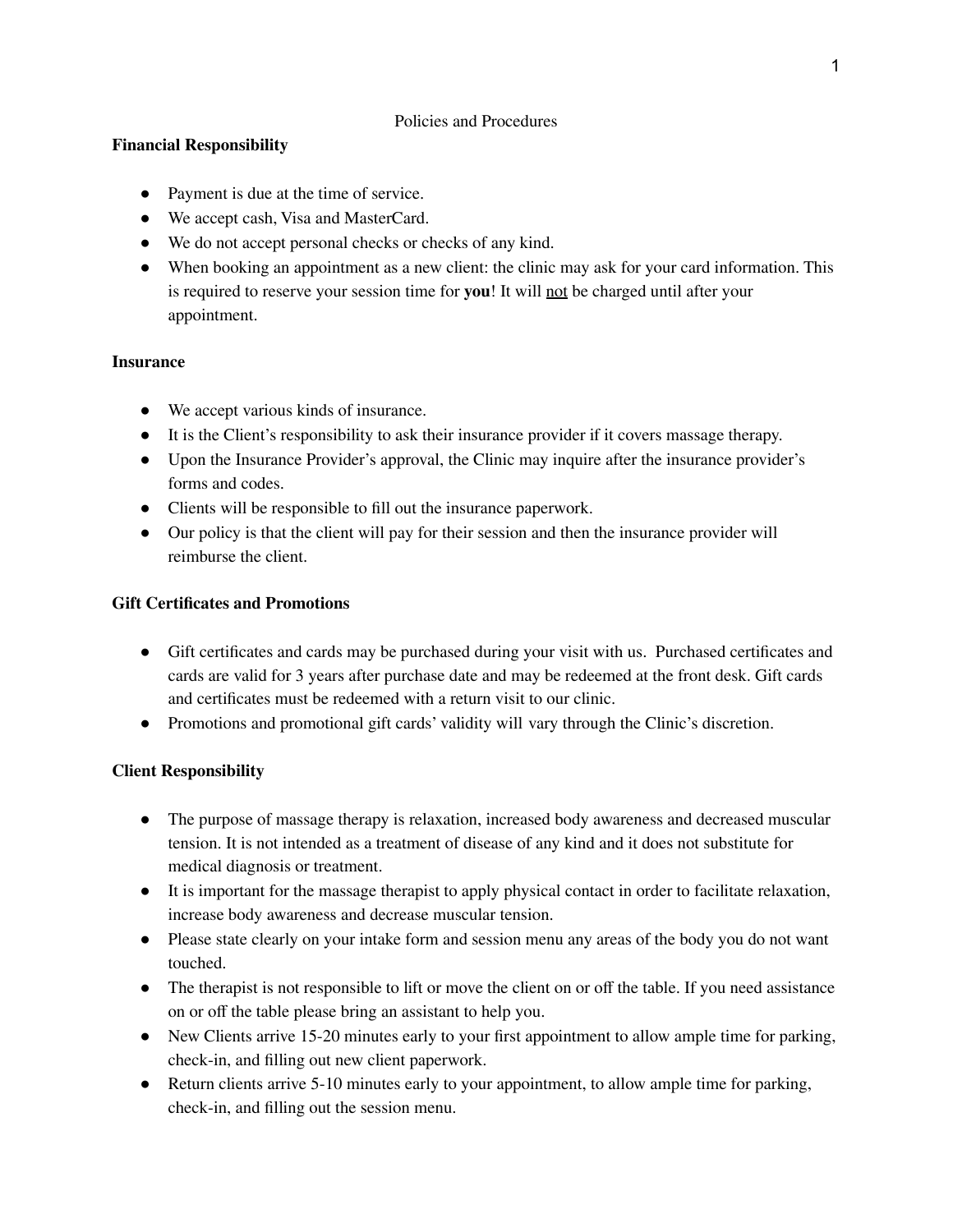- Reschedule your appointment as soon as possible if you are experiencing cold, flu or fever symptoms.
- Utilize talking during the session for communication with the therapist about your comfort or discomfort with the pressure or technique being used.
- In our Clinic, we use proper draping techniques, therefore all sensitive areas will always remain covered. If a drape is a little more intrusive, like a gluteal drape, a therapist will ask for permission beforehand. If a client is uncomfortable with a drape technique, they are free to voice this to their therapist, as the therapist will adjust the drapes accordingly. The client, however, is not allowed to adjust their own drapes, therefore they should not cover or uncover themselves more than the therapist draped them.

# **Therapist Responsibility**

- The massage therapist does not prescribe, diagnose or treat illness, disease or any other physical or mental disorder.
- All sessions are given in a non-sexual and non-judgmental manner.
- Either party can discontinue the session for any reason at any time.
- Each therapist is free of communicable diseases, contagious conditions or illnesses.
- Each therapist is organized in a professional, clean manner.

# **Hours of Operation/ Holidays**

- The clinic's operation hours are 10 am to 8 pm, Monday through Friday. 10 am to 7 pm on Saturdays.
- The clinic will be closed on these following holidays:
	- Thanksgiving
	- $\circ$  Christmas Eve + Day
	- New Year's Day
- Other holidays may have limited hours, all closings are at the Clinic's discretion and can change at any time. Should a holiday land on a Sunday, the Clinic may choose to have promotions the day before.

# **Hygiene Policy**

- All equipment and linens that come in contact with clients will be cleansed in an approved method. Before and after each massage, the massage therapists' hands and forearms will be washed with hot soapy water.
- Any breaks in the skin of the massage therapist will be covered with protective coverings.
- The client will come to the massage therapy appointment clean. The client will inform the massage therapist of any breaks in the skin, and these areas will be avoided.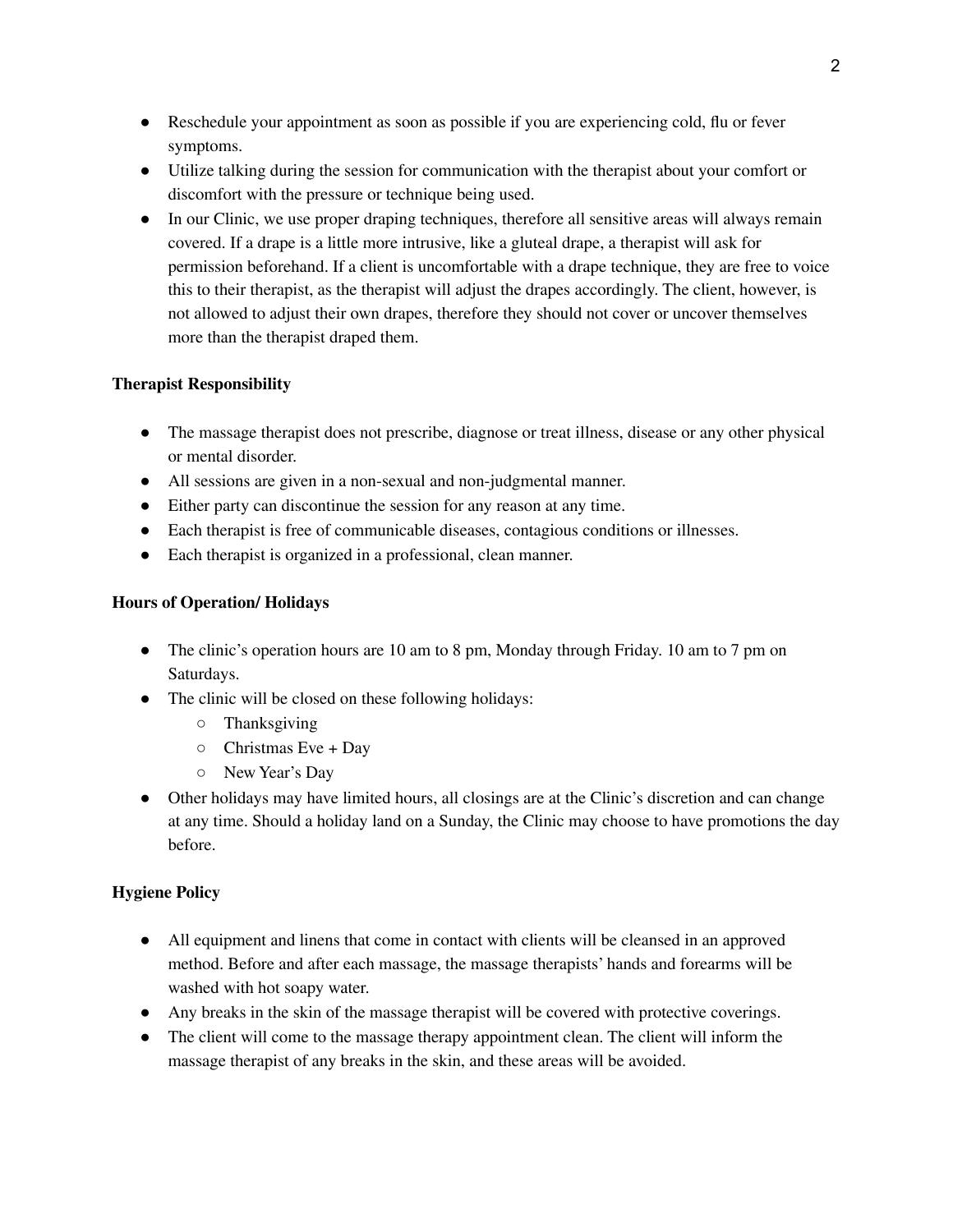- If the client participates in physical activity, like going to the gym, before their appointment, we encourage the client to shower or bathe before arriving.
- Clients should avoid any strong smelling perfumes or colognes. As some of our clients may have sensitivities or allergies to them and the clinic is trying to be as Client-friendly as possible.
- Should the therapist or client contract a contagious pathogen that could be spread during the massage session, such as a cold, flu, or other droplet or airborne infection, each will inform the other. The decision to reschedule will be handled on a case-by-case manner.

# **Arrival and Tardiness**

- Arrive 15-20 minutes early for new clients, as it will give appropriate time to fill out the new client forms, and to change and prepare for the service in a relaxed and unhurried experience.
- Clients who show up when their session begins will be considered late. (Ex: 60 min Massage) booked 6:15-7:15, client walks in at 6:15). As the clients' have paperwork to fill out, a quick pre-session discussion with the therapist, and getting on the massage table. For return clients, this should only take about 5-10 minutes to complete.
- Clients who arrive when their scheduled time begins, or after, will require the session to end at the original scheduled time. Meaning your session will unfortunately be shorter that day. We have reserved this time for **you** specifically and we have other clients after your time as well.
- Clients who are 20 minutes late will be considered a "no show". Clients who know that they are going to be late, but are still planning on making it to their appointment, please contact the clinic and inform them as soon as possible.
- Late clients are responsible for the full payment of the original session time.
- Therapists who are late to their appointments are responsible to give their clients their full session time.

# **Cancellation and No Show**

- Clients' times are reserved exclusively for them; we value your business and ask you to respect the office scheduling policies. Should clients need to cancel or reschedule, notify the clinic at least 12 hours before the session.
- Cancellations or rescheduling that occur within the 12 hour deadline will incur a 50% fee of the original session cost. Cancellations that occur within 3 hours before the session will be charged full price of the original session.
- Clients who book the same day must cancel 4 hours before the session to avoid penalty fees. Clients who cancel within that time will incur the 50% penalty, and clients who cancel within 2 hours before their season will be charged for the full session.
- Clients are considered a "no show" after 20 minutes into their session time. No show clients are responsible for paying for their full session.
- Clients may discuss with the clinic their fee forgiveness for circumstances like, car accidents, or family member death.